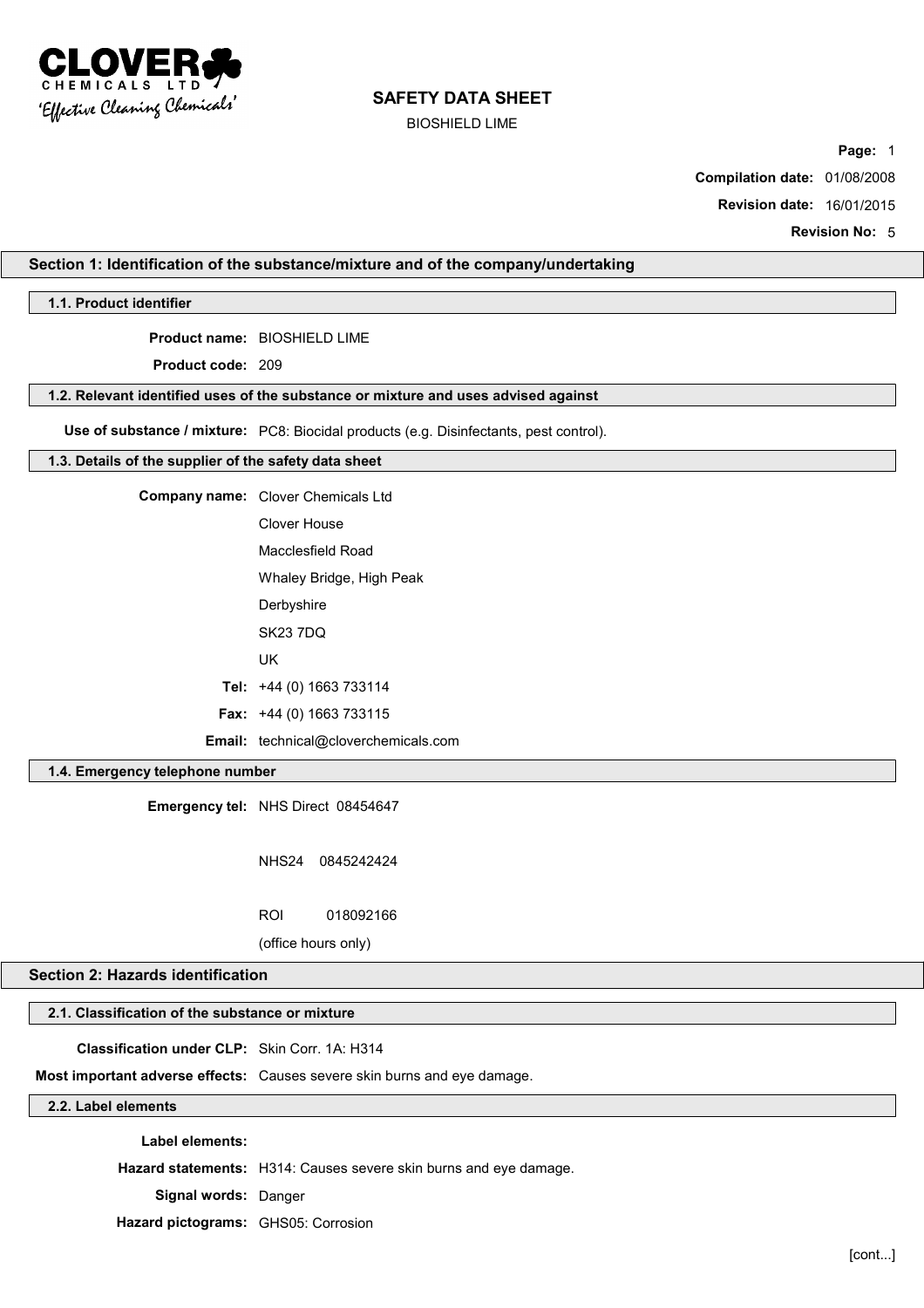BIOSHIELD LIME



| <b>Precautionary statements:</b> P102: Keep out of reach of children.             |
|-----------------------------------------------------------------------------------|
| P264: Wash hands thoroughly after handling.                                       |
| P280: Wear protective gloves.                                                     |
| P282: Wear eye protection.                                                        |
| P305+351+338: IF IN EYES: Rinse cautiously with water for several minutes. Remove |
| contact lenses, if present and easy to do. Continue rinsing.                      |
| P302+352: IF ON SKIN: Wash with plenty of water.                                  |
| P405: Store locked up.                                                            |

## **2.3. Other hazards**

**PBT:** This product is not identified as a PBT/vPvB substance.

# **Section 3: Composition/information on ingredients**

**3.2. Mixtures**

### **Hazardous ingredients:**

## ISOTRIDECANOLETHOXYLATE,POLYMER(8 MOLE EO AVERAGE)

| <b>EINECS</b> | CAS        | 7 WEL<br>PRT             | <b>CLP Classification</b>            | Percent |
|---------------|------------|--------------------------|--------------------------------------|---------|
|               | 69011-36-5 | $\overline{\phantom{0}}$ | Acute Tox. 4: H302; Eye Dam. 1: H318 | $-10%$  |

ALCOHOLS, C12-C14, ETHOXYLATED

| l-10%<br><b>POLYMER</b><br>68439-50-9<br>Aquatic Acute 1: H400; Eye Dam. 1:<br>H318 |
|-------------------------------------------------------------------------------------|
|-------------------------------------------------------------------------------------|

# QUATERNARY AMMONIUM COMPOUNDS, BENZYL (C12-C16)ALKYL DIMETHYL CHLORIDES

| 270-325-2 | 68424-85-1 | $\overline{\phantom{a}}$ | Met. Corr. 1: H290; Skin Corr. 1B: H314; | 1-10% |
|-----------|------------|--------------------------|------------------------------------------|-------|
|           |            |                          | Aquatic Acute 1: H400: Acute Tox. 4:     |       |
|           |            |                          | H302                                     |       |

# SULPHAMIC ACID

| 226-218-8 | 5329-14-6 | - | Eye Irrit. 2: H319; Skin Irrit. 2: H315; | $1\%$ |
|-----------|-----------|---|------------------------------------------|-------|
|           |           |   | Aquatic Chronic 3: H412                  |       |

# **Section 4: First aid measures**

# **4.1. Description of first aid measures**

**Skin contact:** Wash immediately with plenty of soap and water.

- **Eye contact:** Bathe the eye with running water for 15 minutes. Transfer to hospital for specialist examination.
	- **Ingestion:** Wash out mouth with water. Do not induce vomiting. If conscious, give half a litre of water to drink immediately. Consult a doctor.
	- **Inhalation:** Remove casualty from exposure ensuring one's own safety whilst doing so.

**Page:** 2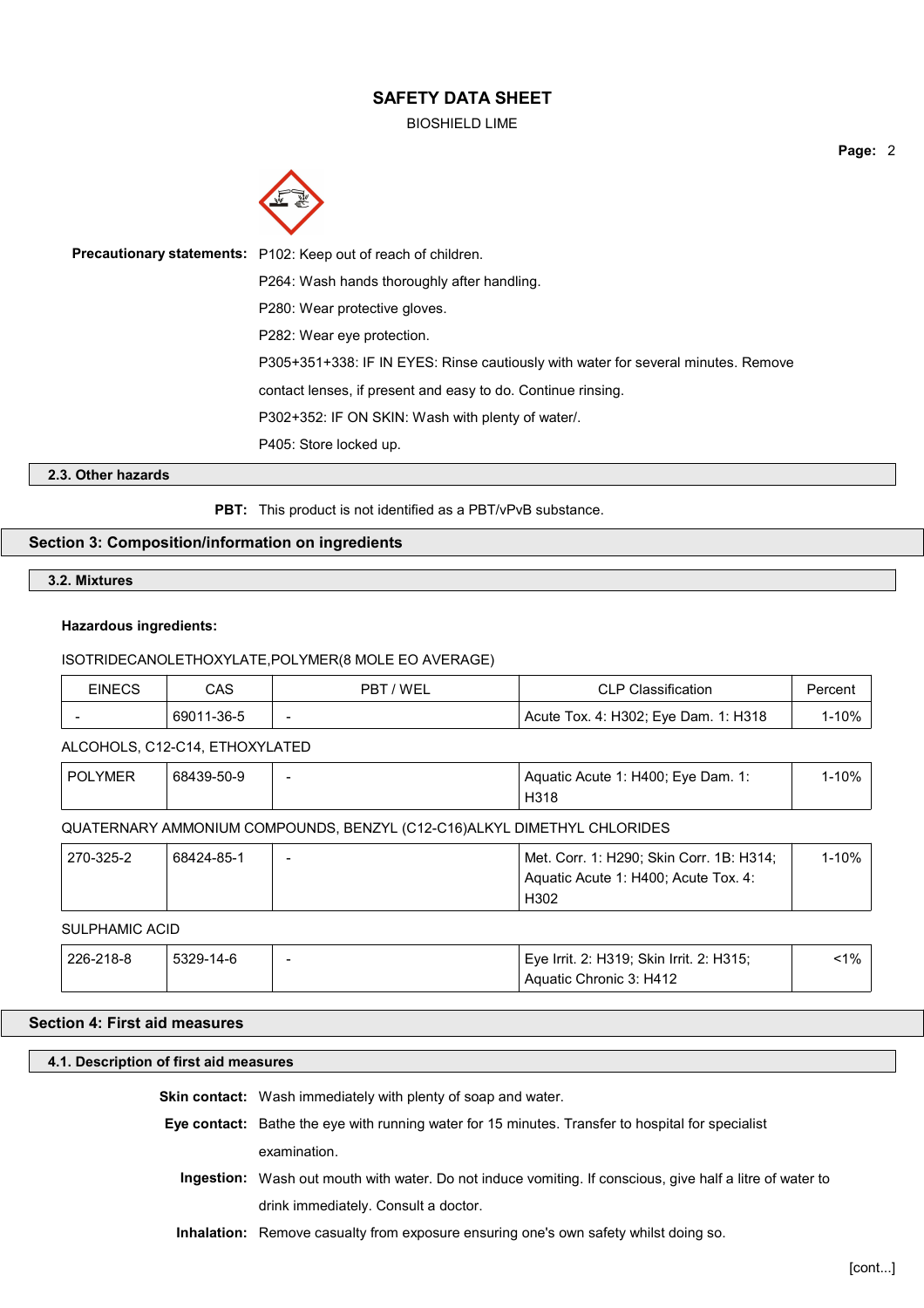#### BIOSHIELD LIME

#### **4.2. Most important symptoms and effects, both acute and delayed**

**Skin contact:** There may be irritation and redness at the site of contact.

**Eye contact:** There may be pain and redness. The eyes may water profusely. There may be severe pain. The vision may become blurred. May cause permanent damage.

**Ingestion:** There may be soreness and redness of the mouth and throat. Nausea and stomach pain may occur.

**Inhalation:** There may be irritation of the throat with a feeling of tightness in the chest.

**Delayed / immediate effects:** Immediate effects can be expected after short-term exposure.

#### **4.3. Indication of any immediate medical attention and special treatment needed**

**Immediate / special treatment:** Eye bathing equipment should be available on the premises.

## **Section 5: Fire-fighting measures**

**5.1. Extinguishing media**

**Extinguishing media:** Water.

#### **5.2. Special hazards arising from the substance or mixture**

**Exposure hazards:** In combustion emits toxic fumes.

**5.3. Advice for fire-fighters**

**Advice for fire-fighters:** Wear self-contained breathing apparatus. Wear protective clothing to prevent contact with skin and eyes.

#### **Section 6: Accidental release measures**

#### **6.1. Personal precautions, protective equipment and emergency procedures**

**Personal precautions:** Mark out the contaminated area with signs and prevent access to unauthorised personnel. Do not attempt to take action without suitable protective clothing - see section 8 of SDS. Turn

leaking containers leak-side up to prevent the escape of liquid.

### **6.2. Environmental precautions**

**Environmental precautions:** Do not discharge into drains or rivers. Contain the spillage using bunding.

### **6.3. Methods and material for containment and cleaning up**

**Clean-up procedures:** Transfer to a suitable container.

**6.4. Reference to other sections**

**Reference to other sections:** Refer to section 8 of SDS.

### **Section 7: Handling and storage**

#### **7.1. Precautions for safe handling**

**Handling requirements:** Avoid direct contact with the substance. Avoid the formation or spread of mists in the air.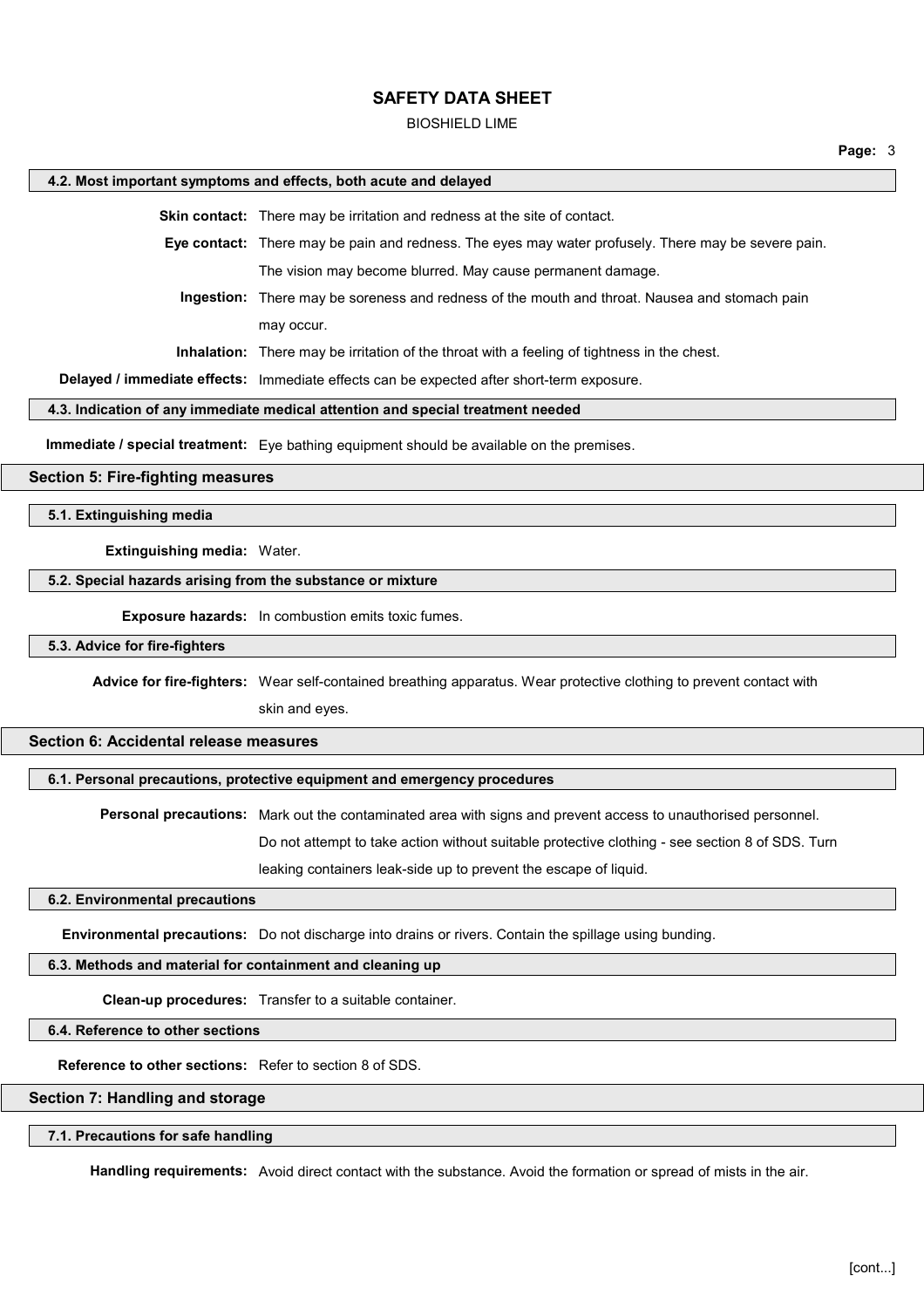### BIOSHIELD LIME

### **7.2. Conditions for safe storage, including any incompatibilities**

**Storage conditions:** Keep container tightly closed.

**Suitable packaging:** Polyethylene.

## **7.3. Specific end use(s)**

**Specific end use(s):** No data available.

### **Section 8: Exposure controls/personal protection**

#### **8.1. Control parameters**

**Workplace exposure limits:** No data available.

### **DNEL/PNEC Values**

**DNEL / PNEC** No data available.

#### **8.2. Exposure controls**

**Hand protection:** Protective gloves. Gloves (acid resistant).

**Eye protection:** Safety glasses. Ensure eye bath is to hand.

# **Skin protection:** Protective clothing.

# **Section 9: Physical and chemical properties**

| 9.1. Information on basic physical and chemical properties |                                    |                                              |                               |
|------------------------------------------------------------|------------------------------------|----------------------------------------------|-------------------------------|
| <b>State: Liquid</b>                                       |                                    |                                              |                               |
| Colour: Green                                              |                                    |                                              |                               |
|                                                            | <b>Odour:</b> Characteristic odour |                                              |                               |
| <b>Evaporation rate: Moderate</b>                          |                                    |                                              |                               |
|                                                            | <b>Oxidising:</b> Not applicable.  |                                              |                               |
| <b>Solubility in water: Soluble</b>                        |                                    |                                              |                               |
| <b>Viscosity: Viscous</b>                                  |                                    |                                              |                               |
| Boiling point/range°C: 100                                 |                                    | Melting point/range°C: 0                     |                               |
| <b>Flammability limits %: lower:</b> Not applicable.       |                                    |                                              | <b>upper:</b> Not applicable. |
| Flash point°C: Not applicable.                             |                                    | Part.coeff. n-octanol/water: Not applicable. |                               |
| Autoflammability <sup>o</sup> C: Not applicable.           |                                    | Vapour pressure: Not applicable.             |                               |
| Relative density: 0.97 - 1.07                              |                                    | <b>pH:</b> 1.5                               |                               |
| VOC $g/I$ : 4                                              |                                    |                                              |                               |

# **9.2. Other information**

**Other information:** No data available.

## **Section 10: Stability and reactivity**

**10.1. Reactivity**

**Reactivity:** Stable under recommended transport or storage conditions.

**Page:** 4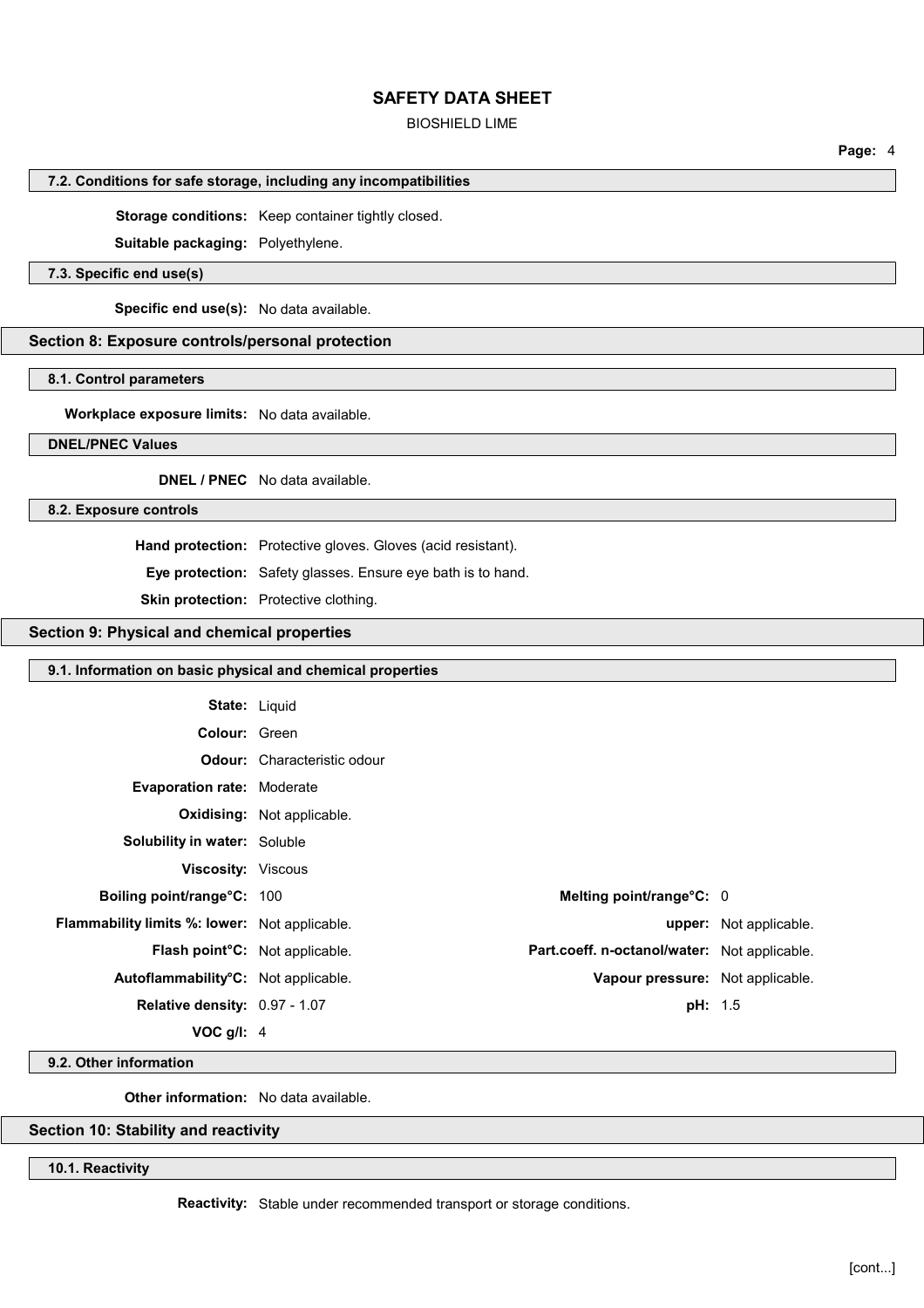BIOSHIELD LIME

## **10.2. Chemical stability**

**Chemical stability:** Stable under normal conditions.

# **10.3. Possibility of hazardous reactions**

**Hazardous reactions:** Hazardous reactions will not occur under normal transport or storage conditions.

**10.4. Conditions to avoid**

**10.5. Incompatible materials**

### **10.6. Hazardous decomposition products**

**Haz. decomp. products:** In combustion emits toxic fumes.

# **Section 11: Toxicological information**

## **11.1. Information on toxicological effects**

## **Hazardous ingredients:**

## **ISOTRIDECANOLETHOXYLATE,POLYMER(8 MOLE EO AVERAGE)**

|  | ⊣ר<br><u>UIVIL</u> | − ∧ ت | LD50 -<br>$- - -$ | 70<br>וו ור<br>. | 17 K I<br>$\sim$<br>ີ<br>. . |
|--|--------------------|-------|-------------------|------------------|------------------------------|
|--|--------------------|-------|-------------------|------------------|------------------------------|

### **ALCOHOLS, C12-C14, ETHOXYLATED**

| ORL | <br>$ -$ | - - - - | na/kr<br>$\ddot{\phantom{0}}$ |
|-----|----------|---------|-------------------------------|
|     |          |         |                               |

### **QUATERNARY AMMONIUM COMPOUNDS, BENZYL (C12-C16)ALKYL DIMETHYL CHLORIDES**

| $\Omega$<br>ORAL<br>$\cdot$ $\sim$ | ---<br>LDOU<br>. | 795 | na/ko<br>. . |
|------------------------------------|------------------|-----|--------------|
|------------------------------------|------------------|-----|--------------|

# **SULPHAMIC ACID**

| <b>IPR</b> | <b>RAT</b> | LDLO | 100  | mg/kg |
|------------|------------|------|------|-------|
| <b>ORL</b> | <b>MUS</b> | LD50 | 1312 | mg/kg |
| <b>ORL</b> | <b>RAT</b> | LD50 | 3160 | mg/kg |

#### **Relevant hazards for substance:**

| Hazard                        | Route | <b>Basis</b>          |
|-------------------------------|-------|-----------------------|
| . Skin corrosion/irritation   | DRM   | Hazardous: calculated |
| Serious eye damage/irritation | OPT   | Hazardous: calculated |

### **Symptoms / routes of exposure**

| <b>Skin contact:</b> There may be irritation and redness at the site of contact.                    |
|-----------------------------------------------------------------------------------------------------|
| Eye contact: There may be pain and redness. The eyes may water profusely. There may be severe pain. |
| The vision may become blurred. May cause permanent damage.                                          |
| Ingestion: There may be soreness and redness of the mouth and throat. Nausea and stomach pain       |
| may occur.                                                                                          |

**Inhalation:** There may be irritation of the throat with a feeling of tightness in the chest.

**Page:** 5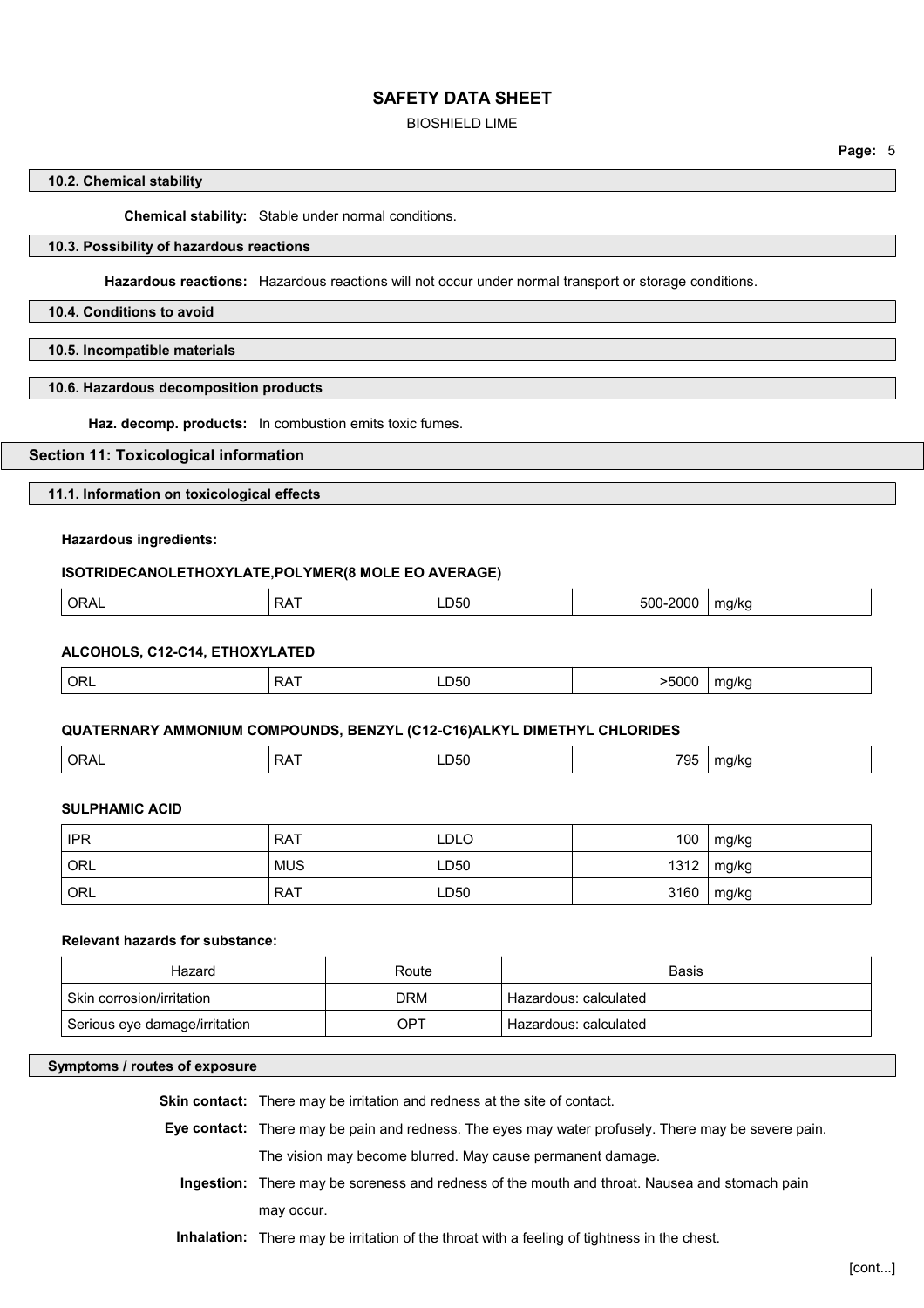### BIOSHIELD LIME

**Delayed / immediate effects:** Immediate effects can be expected after short-term exposure.

#### **Section 12: Ecological information**

### **12.1. Toxicity**

#### **Hazardous ingredients:**

#### **ISOTRIDECANOLETHOXYLATE,POLYMER(8 MOLE EO AVERAGE)**

| $-10$<br>.<br>ישו<br>.<br>$\sim$ $\sim$ $\sim$ $\sim$ $\sim$ |  |  |
|--------------------------------------------------------------|--|--|
|--------------------------------------------------------------|--|--|

### **ALCOHOLS, C12-C14, ETHOXYLATED**

| $\overline{\phantom{a}}$ | 48H EC50 | $>1 - 1 = 10$   mg/l |      |
|--------------------------|----------|----------------------|------|
| $\overline{\phantom{0}}$ | 48H EC50 | >100                 | mg/l |
| $\overline{\phantom{0}}$ | 96H LC50 | >1-<=10   mg/l       |      |
| $\overline{\phantom{a}}$ | 96H LC50 | $>1 - 10$ mg/l       |      |

#### **QUATERNARY AMMONIUM COMPOUNDS, BENZYL (C12-C16)ALKYL DIMETHYL CHLORIDES**

| Daphnia magna                          | 48H EC50  | .016 | mg/l |
|----------------------------------------|-----------|------|------|
| GREEN ALGA (Selenastrum capricornutum) | 72H ErC50 | .026 | mg/l |
| RAINBOW TROUT (Oncorhynchus mykiss)    | 96H LC50  | .85  | mg/l |

### **12.2. Persistence and degradability**

**Persistence and degradability:** Biodegradable. The surfactants contained in this preperation comply with the biodegradability criteria as laid down in regulation (EC) No.648/2004 on detergents.

#### **12.3. Bioaccumulative potential**

**Bioaccumulative potential:** No bioaccumulation potential.

**12.4. Mobility in soil**

**Mobility:** Soluble in water.

# **12.5. Results of PBT and vPvB assessment**

**PBT identification:** This product is not identified as a PBT/vPvB substance.

**12.6. Other adverse effects**

**Other adverse effects:** Negligible ecotoxicity.

## **Section 13: Disposal considerations**

**13.1. Waste treatment methods**

**Disposal of packaging:** Dispose of as normal industrial waste.

**NB:** The user's attention is drawn to the possible existence of regional or national regulations regarding disposal.